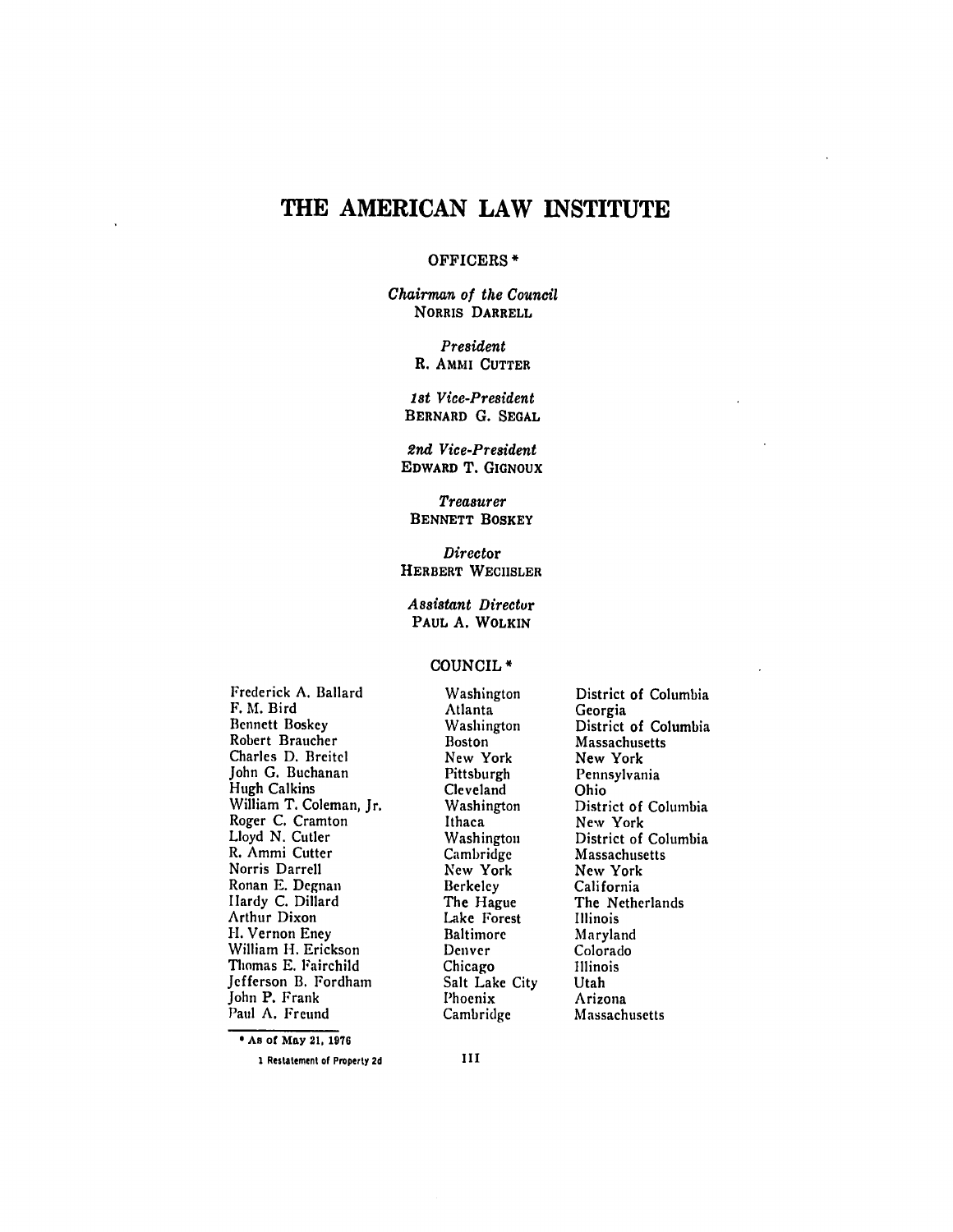#### **THE AMERICAN LAW INSTITUTE**

Henry **J.** Friendly Edward T. Gignoux Erwin N. Griswold Clement F. Haynsworth, Jr. Shirley M. Hufstedler Vester T. Hughes, Jr. Laurance Mastick *Hyde* William J. Jameson Joseph F. Johnston Edward Hirsch Levi William B. Lockhart Robert MacCrate William L. Marbury Hale McCown Wade H. McCree, Jr. Carl McGowan Vincent L. McKusick Charles Merton Merrill Roswell B. Perkins **I.** Chapman Rose Ernest J. Sargeant Walter V. Schaefer Austin W. Scott Bernard G. Segal Eugene Bonn Strassburger Lyman M. Tondel, Jr. Roger J. Traynor Lawrence E. Walsh Charles H. Willard James H. Wilson, Jr. John Minor Wisdom Frank M. Wozencraft Charles Alan Wright Charles E. Wyzanski, Jr.

New York Portland Washington Greenville Los Angeles Dallas Jefferson City **Billings** Birmingham **Chicago** San Francisco New York Baltimore Lincoln Washington Washington Portland San Francisco New York Cleveland Boston Chicago Cambridge Philadelphia Pittsburgh New York Berkeley New York Guilford Atlanta New Or'eans Houston Austin Boston

New York Maine District of Columbia South Carolina California Texas Missouri Montana Alabama Illinois California New York Maryland Nebraska District of Columbia District of Columbia Maine California New York Ohio Massachusetts Illinois Massachusetts Pennsylvania Pennsylvania New York California New York Connecticut Georgia Louisiana Texas Texas Massachusetts

The Executive Office **THE AMERICAN** LAW **INSTITUTE** 4025 Chestnut Street Philadelphia, Pennsylvania, 19104

IV